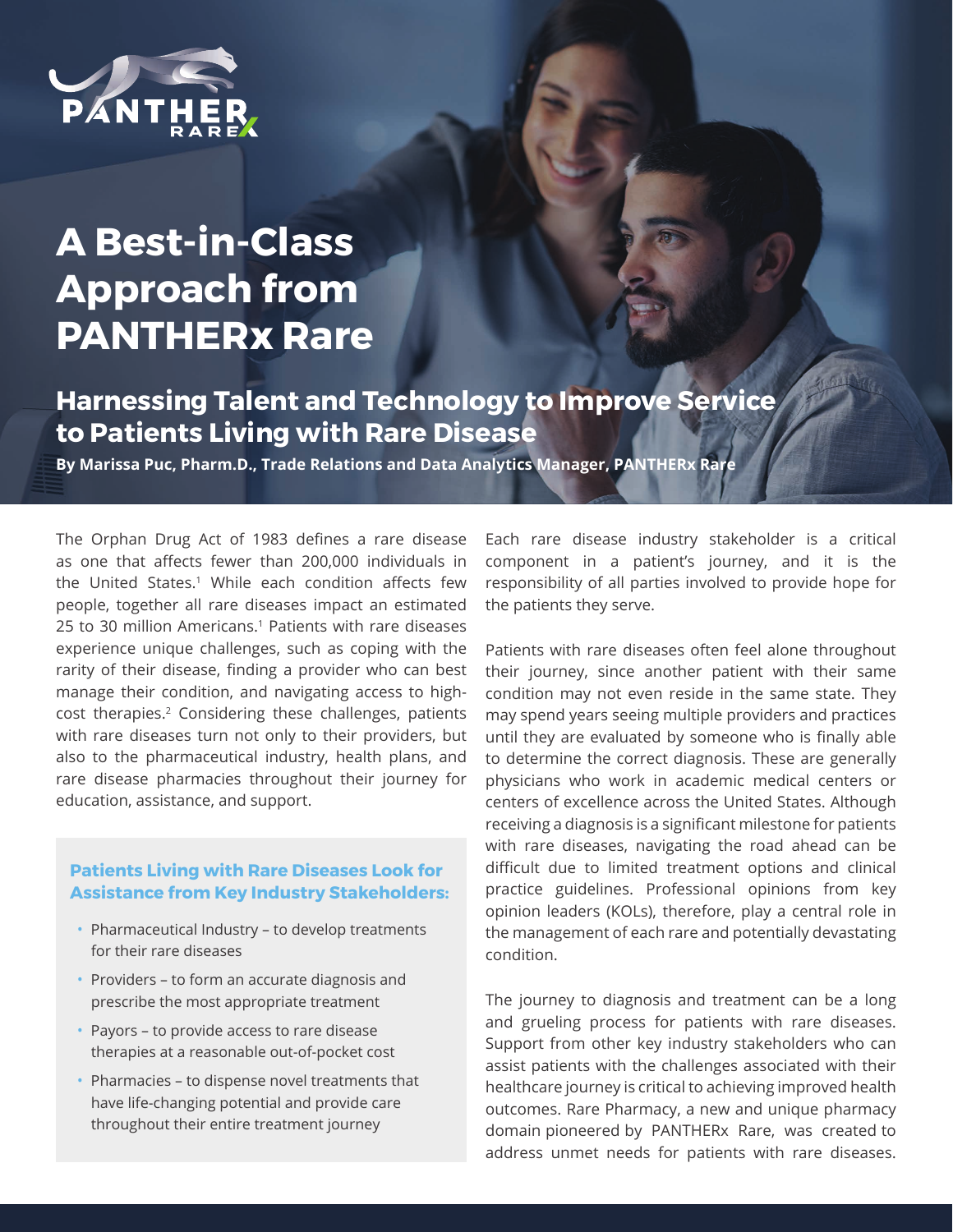Utilizing specialized, highly skilled teams and innovative technology, a new industry standard has emerged inorder to provide the highest level of care to patients.

## **Supporting Rare Disease Patients with Highly Skilled Talent**

The understanding that patients with rare diseases experience unique challenges others may never face has created a need for a differentiated and customized care model that individualizes each patient's journey. As the specialty pharmacy industry approaches over four decades of utilization, rare pharmacy has emerged with the intent to provide dedicated support to some of the smallest patient populations that may only have one treatment option.2 Recognizing the level of support patients with rare diseases may need from diagnosis through initiation of treatment and beyond, highlights a need for highly skilled individuals focused on one rare disease and treatment to optimize patient outcomes. As a result, PANTHERx has created RxARECARE™ to provide a deeper focus on specialization, expert training, and intelligent design. Coupling RxARECARE with the use of agile technology drives positive outcomes for patients and all stakeholders involved.

RxARECARE was designed with the individual patient as the focus. Each patient is supported by team members who have undergone extensive training in a specific rare disease and treatment. All patient-facing staff, from reimbursement specialists to clinicians, undergo empathy, sensitivity, and motivational interviewing training to provide dedicated support in real-time. Although each staff member serves a unique role in their skill area, navigating patients through treatment barriers, each staff member is cross-functionally trained to resolve any immediate needs or triage to the appropriate clinician when necessary. It is critical that staff understand all dimensions of the patient journey, inclusive of patient advocacy, in order to offer guided support.

By embedding compassionate, highly trained associates into RxARECARE teams, PANTHERx is better able to develop patient/caregiver trust. Patients with rare diseases benefit by no longer feeling alone, knowing they have a dedicated care team to support them that understands their unique challenges. With trust established, PANTHERx RxARECARE teams can further enhance patient motivation and engage patient participation in their own personalized treatment plan, driving positive patient outcomes.

## **Supporting PANTHERx RxARECARE Teams with Innovative Technology**

Once positive rapport is established between a patient and their RxARECARE team, our expert staff utilizes the PANTHERx proprietary patient engagement platform, Specialty Workflow Technology (SWFT™). SWFT is used to further enhance the level of care and the overall experience of patients with rare diseases. SWFT is a fully customizable solution, driving key processes that enable skilled staff members to spend more time focusing on patient/stakeholder engagement rather than operational processes and tasks. Additionally, SWFT allows us to perform intelligent patient outreach; connecting with patients at their preferred time and capturing insightful patient-reported information. Our system enables us to aggregate data to further understand the patient experience and guide clinical practice, a benefit in the rare disease landscape as evidence-based medicine is often not available for niche rare patient populations.

PANTHERx also benefits from employing highly experienced clinical advisors, often pharmacists holding Board Certified Pharmacotherapy Specialist (BCPS) credentials or Board-Certified Oncology Pharmacist (BCOP) credentials, who are able to pair robust data analyses with their clinical decision-making to evolve each rare program. They determine appropriate targeted interventions to incorporate into the program design, that may target either the entire population or individual patients requiring intervention. Utilizing SWFT for ongoing program customization and provision of extractable data, in discreate variable format, enables customized, program-specific, clinical dashboards to be created and continuously analyzed. The patient experience is evaluated for both the aggregate population and the individual patient, providing insights that lead to the creation of meaningful, targeted interventions and a greater level of care.

PANTHERx remains nimble and flexible by continuously adapting our clinical programs and facilitating changes within our SWFT platform as more information becomes available about the patient population and their progress on therapy. For patients with rare diseases, the right intervention made at the right time is critical in a patient's journey. Proper timing of program changes paired with an adaptable and customizable clinical system affords PANTHERx the opportunity to make a large impact, even on the smallest patient populations.